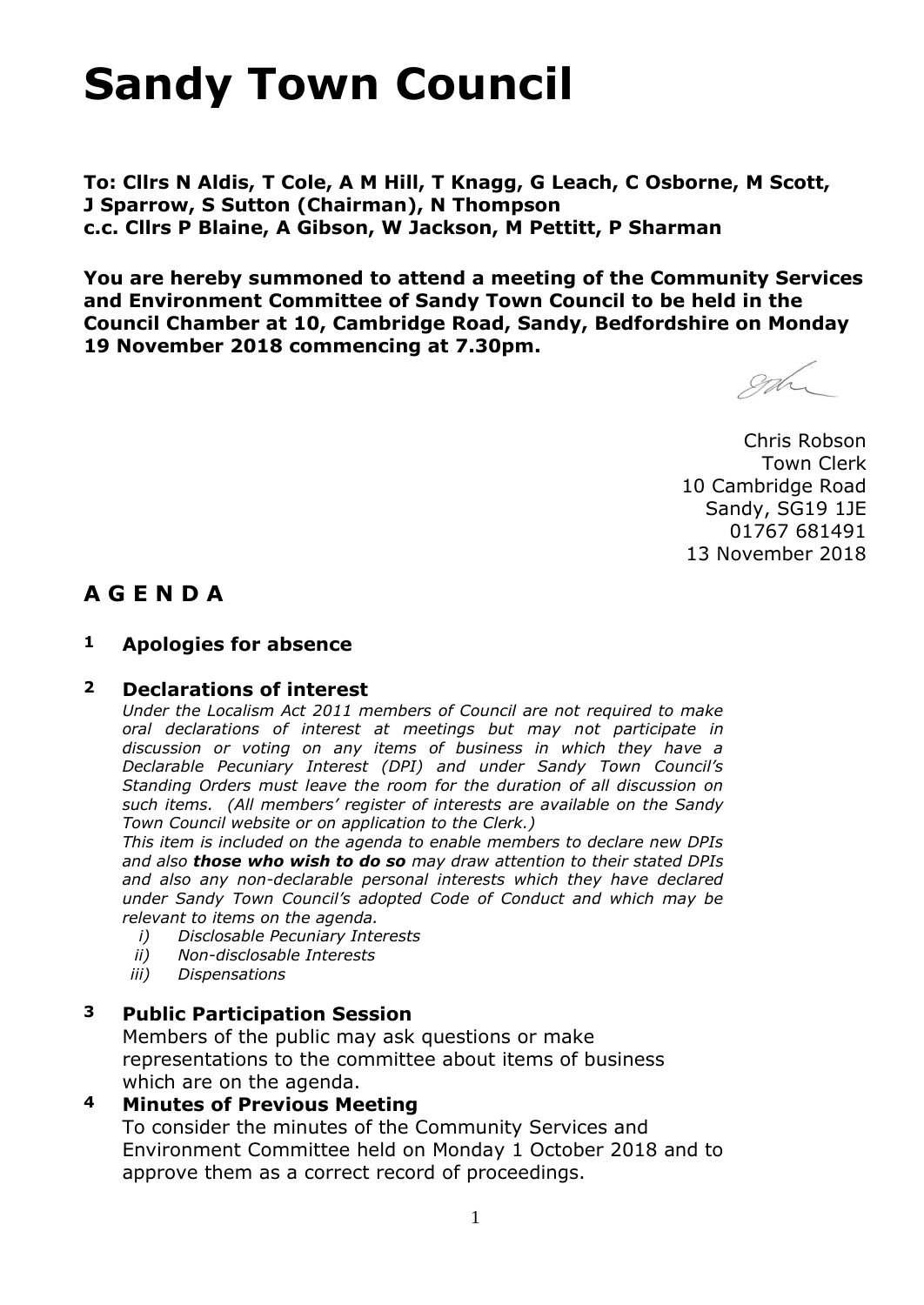# **Sandy Town Council**

| 5  | <b>Action List</b><br>To receive the Action List and any updates.                                                                                                                                                                                                                                                      |                           |
|----|------------------------------------------------------------------------------------------------------------------------------------------------------------------------------------------------------------------------------------------------------------------------------------------------------------------------|---------------------------|
| 6  | <b>Assistance Dogs in Bedford Road Recreation Ground</b>                                                                                                                                                                                                                                                               | Appendix I<br>Appendix II |
|    | To receive and consider a report from the Town Clerk.                                                                                                                                                                                                                                                                  |                           |
| 7  | <b>Sandy Greenwheel Development</b><br>To receive and consider a request to support further<br>development to the Sandy Green Wheel.                                                                                                                                                                                   | Appendix III              |
| 8  | <b>Bulletin</b><br>To consider whether the Council wishes to continue with its<br>page in the Bulletin as part of its community engagement for a<br>further year.                                                                                                                                                      | Appendix IV               |
| 9  | <b>Christmas Tree Festival</b><br>To consider entering a tree into the Sandy Parish Church<br>Christmas Tree Festival on 1st & 2nd December 2018.                                                                                                                                                                      | Appendix V                |
| 10 | <b>Sandye Place Academy</b><br>To note that the application to have Sandye Place Academy<br>registered as an asset of community value, which was<br>submitted by the Sandy Historical Research Group and<br>supported by the Town Council has been approved.                                                           |                           |
| 11 | <b>A Nations Tribute</b><br>i) To note that due to the generosity of residents the<br>Council's lamppost poppies and 'There but not There<br>soldiers' raised £421 above the cost of purchasing the<br>poppies and soldiers which will be donated to the Poppy<br>Appeal as previously agreed.                         |                           |
|    | ii) To receive a review of the Nations Tribute Event.                                                                                                                                                                                                                                                                  | Appendix VI               |
|    | 12 Central Bedfordshire Council Highway Improvements<br>To note that following discussions with the CBC Project Officer<br>and the Highways Team the resurfacing of Pleasant Place<br>cannot be included in a scheme of works as it is private land to<br>which Highways have never carried out any works in the past. |                           |
| 13 | <b>Establishing Rights of Way</b><br>To receive and consider a report from the Town Clerk on the<br>case for establishing rights of way on long existing routes.                                                                                                                                                       | Appendix VII              |
|    | 14 Chairman's Items                                                                                                                                                                                                                                                                                                    |                           |

#### **15 Date of Next Meeting: Monday 14 January 2019**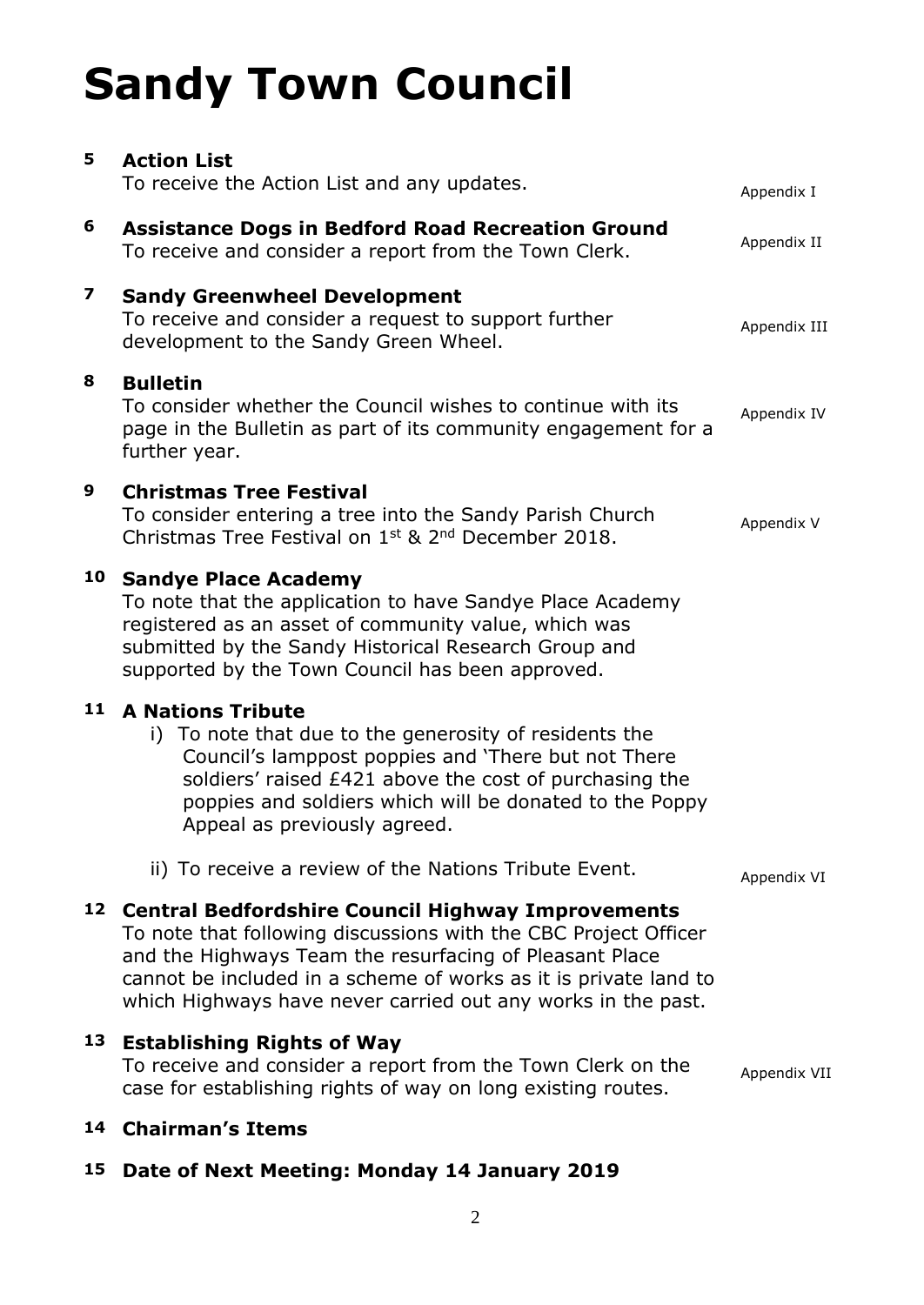| <b>Subject</b>                                | <b>Action to be taken</b> |                                                                                                                                                                                                                    | <b>Response /Status</b>                                                                                                                                                                                                                                                                                                                                                                                                    |  |
|-----------------------------------------------|---------------------------|--------------------------------------------------------------------------------------------------------------------------------------------------------------------------------------------------------------------|----------------------------------------------------------------------------------------------------------------------------------------------------------------------------------------------------------------------------------------------------------------------------------------------------------------------------------------------------------------------------------------------------------------------------|--|
|                                               | <b>Minute</b>             | <b>Action</b>                                                                                                                                                                                                      |                                                                                                                                                                                                                                                                                                                                                                                                                            |  |
| <b>Full Council</b><br><b>Meeting 20/4/16</b> |                           |                                                                                                                                                                                                                    |                                                                                                                                                                                                                                                                                                                                                                                                                            |  |
| Allotments and<br>Community<br>Orchard        | $(22 - 16/17)$            | Progress and update reports to<br>go to the Community Services<br>and Environment Committee                                                                                                                        | CBC legal amending HoT in<br>response to comments<br>submitted by STC.<br>Measurements of proposed<br>area sent to Clerk. Clerk<br>meeting with project officer<br>week of 19 <sup>th</sup> November.<br>HoT to go to next Full<br>Council for approval.                                                                                                                                                                   |  |
| <b>Meeting 19/12/16</b>                       |                           |                                                                                                                                                                                                                    |                                                                                                                                                                                                                                                                                                                                                                                                                            |  |
| Parking<br><b>Restrictions</b>                | $(77-16/17)$              | <b>Clerk contact Central</b><br>Bedfordshire Council to request<br>that a parking study be carried<br>out for Sandy Town Council and<br>that the 1-hour parking<br>restriction be considered within<br>this study. | CBC to carry out<br>consultation with STC on<br>possible solutions to some<br>parking problems.<br>Update (6/8/18): CBC stated<br>that a presentation on a<br>parking strategy is to go to<br><b>Overview &amp; Scrutiny</b><br>Committee in September.<br>Update (13/11/18) Elements<br>of the Parking Management<br>Strategy are still being<br>worked on. Once a draft<br>version is in place they will<br>contact STC. |  |
| <b>Meeting 16/10/17</b>                       |                           |                                                                                                                                                                                                                    |                                                                                                                                                                                                                                                                                                                                                                                                                            |  |
| <b>Rural Match Fund</b>                       | $(46-17/18)$              | Submission of application for<br>road signage and dropped<br>kerbing. Costs and feasibility to<br>be drawn up by CBC Highways<br>for financial Q4 2018/19.                                                         | One road HGV road sign<br>has been installed in the<br>market square. Awaiting<br>details of dropped kerbing.                                                                                                                                                                                                                                                                                                              |  |

.

#### **Agenda Item 5 - Community Services and Environment Committee - Action list**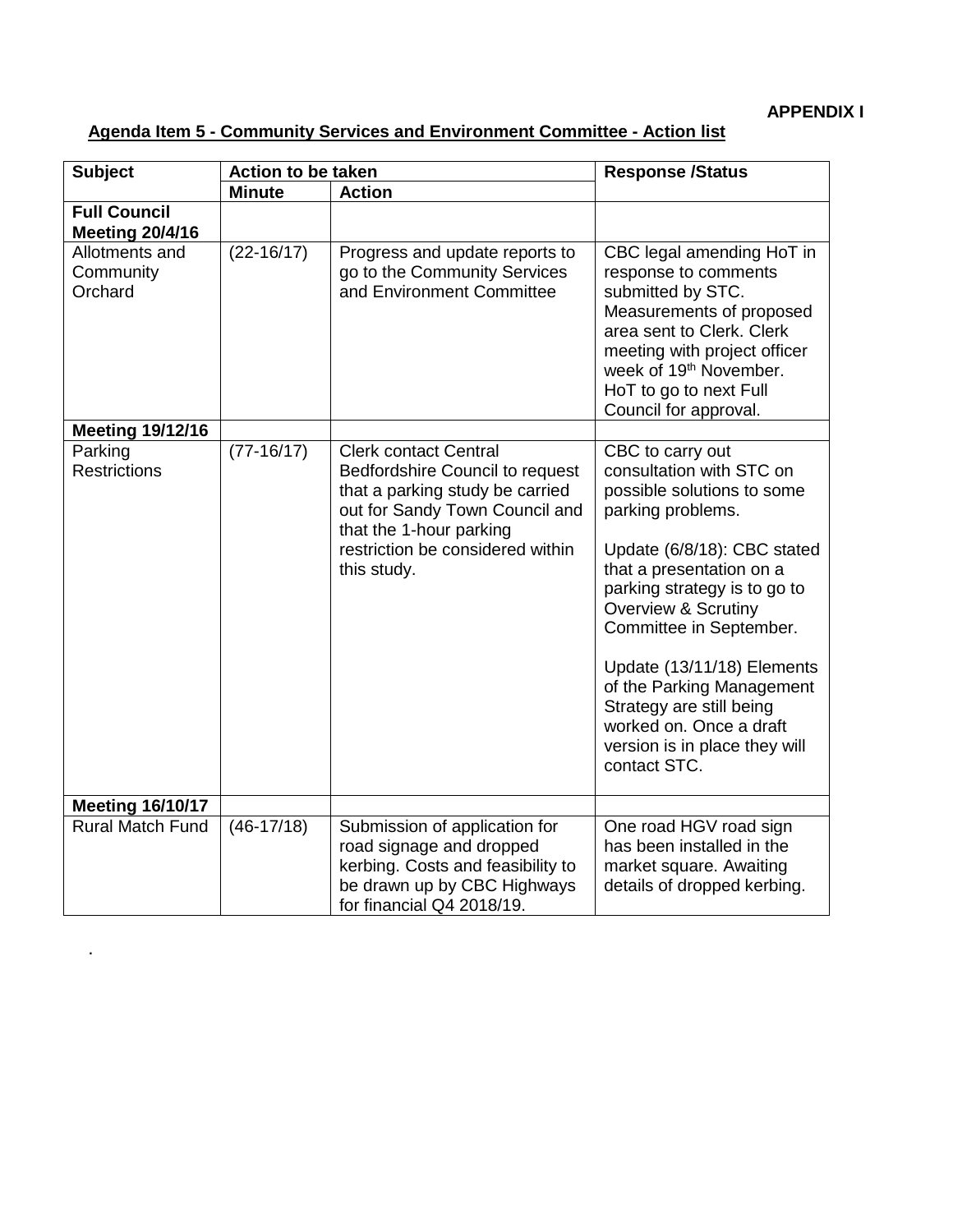#### **AGENDA ITEM 6**

#### **SANDY TOWN COUNCIL**

| <b>COMMITTEE:</b> | <b>Community Services and Environment</b>    |
|-------------------|----------------------------------------------|
| DATE:             | 19th November 2018                           |
| <b>AUTHOR:</b>    | <b>Town Clerk</b>                            |
| <b>SUBJECT:</b>   | <b>Assistance Dogs in Recreation Grounds</b> |

#### **1. Summary**

1.1 Sandy Town Council has received a request from a volunteer for Hearing Dogs for Deaf People. The volunteer is training a puppy to become an assistance dog for a deaf person and is requesting permission to take the assistance dog into Bedford Road recreation ground as part of its training.

#### **2. Information**

- 2.1 As part of an assistance dog's training, the dog must be introduced to all aspects of life so that when they are matched with their deaf owner, they can help them live normal lives.
- 2.2 Permission is sought to take the dog into the recreation ground on Bedford Road to help introduce her to play equipment and for her to observe children playing. If the request is approved, the volunteer will ensure the park is as quiet as possible and will clear up any mess the dog might make. The dog will be kept on a lead at all times. The dogs are trained to not relieve themselves while out of the residence, however the dog is young during its training.
- 2.3 The puppy's lead has a notice on it explaining that it is an assistance dog in training and the volunteer can explain this to anyone who is suspicious of it being in the park.

#### **3. Assistance Dogs and Public Space Protection Orders**

3.1 Signage at Bedford Road recreation ground states that no dogs are allowed. Members should note that dog exclusion orders do not apply if a person is deaf, in respect of a dog trained by Hearing Dogs for Deaf People (registered charity number 293358) and upon which he/she relies for assistance. *(Sec.3(b) The Dogs Exclusion Order 2014)*

#### *Members are asked to consider the request and advice accordingly.*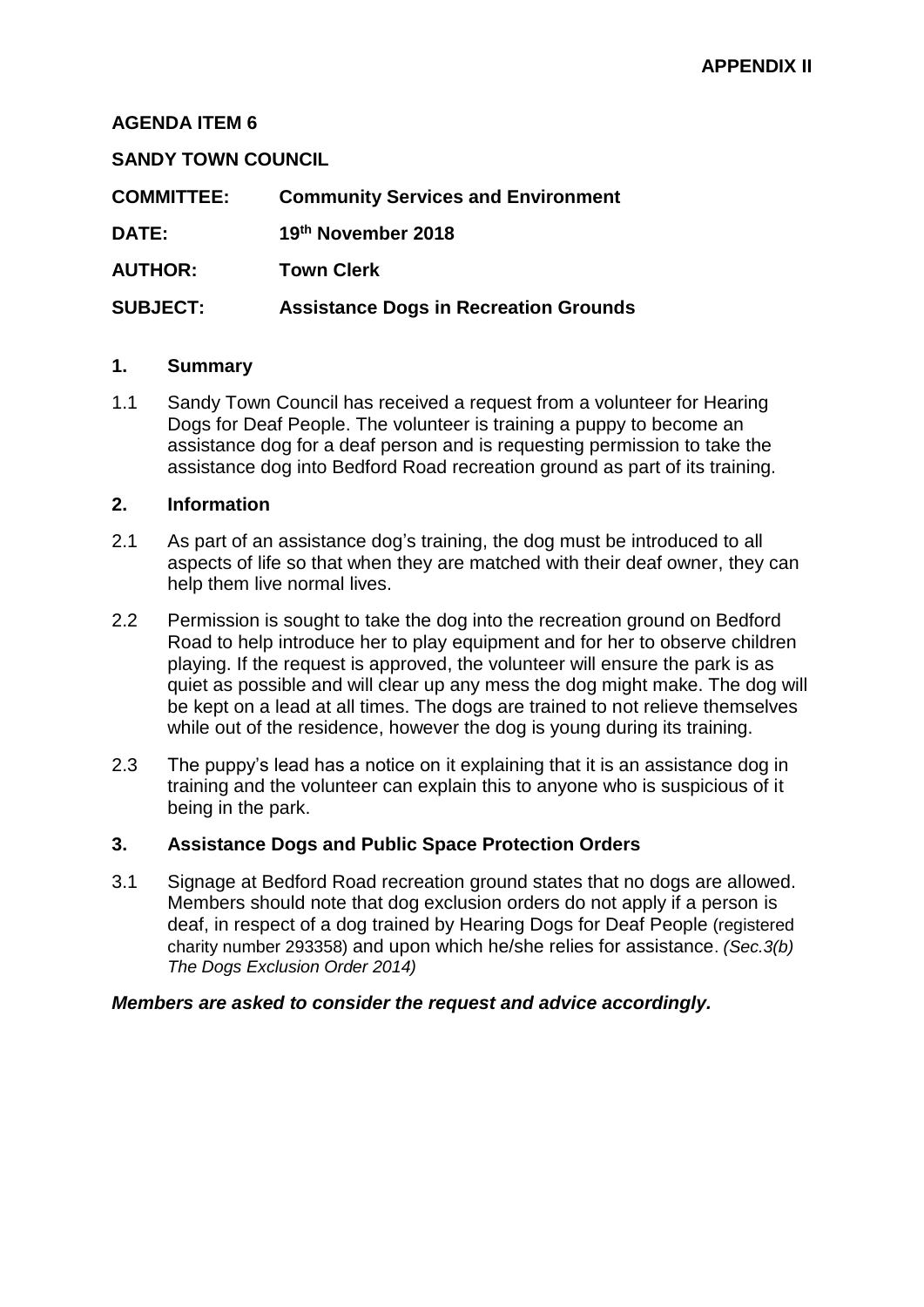#### **AGENDA ITEM 7**

#### **SANDY TOWN COUNCIL**

| <b>COMMITTEE:</b> | <b>Community Services and Environment</b> |
|-------------------|-------------------------------------------|
| <b>DATE:</b>      | 19th November 2018                        |
| <b>AUTHOR:</b>    | <b>Town Clerk</b>                         |
| <b>SUBJECT:</b>   | <b>Sandy Green Wheel Development</b>      |

#### **1. Summary**

- 1.1 In 2016 Sandy Town Council (STC) agreed to support the development of the Sandy Green Wheel via a £2,000 a year contribution for the financial years 2017/18 and 2018/19. The current Green Wheel funding which STC has agreed to provide runs out at the end of March 2019.
- 1.2 Central Bedfordshire Council's (CBC) Countryside and Leisure Project officer has secured some funding to continue development of the Green Wheel in the next financial year and is asking that STC consider a funding request to continue its support for the Green Wheel.
- 1.3 Members are asked to consider the request and whether to make a recommendation to Council that funding be provided.

#### **2. Funding Request**

- 2.1 In order to ensure continued delivery of the Sandy Green Wheel, funding will be required to support delivery by Bedfordshire Rural Communities Charity (BRCC) from April 2019 onwards.
- 2.2 CBC have secured money to fund BRCC management and delivery time for 2018/19 (the current financial year) and 2019/20. As such, they are hoping that STC may be able to commit to funding for 2019/20 and beyond. If the Council are able to commit to two years of funding (i.e. 2019/20 and 2020/21), the project officer stated it will make it easier to secure CBC funding for 2020/21 as she will be able to demonstrate that they have match funding from the Town Council.
- 2.3 The Project Officer has asked the Council to consider this funding request and whether STC will be able to continue to support the Sandy Green Wheel at our current funding level of £2,000 for each of 2019/20 and 2020/21.

#### **3. Work to be Undertaken**

- 3.1 The following works are to be undertaken by BRCC during the next two financial years if the funding is secured;
	- Reviewing and updating the Sandy Green Wheel masterplan Action Plan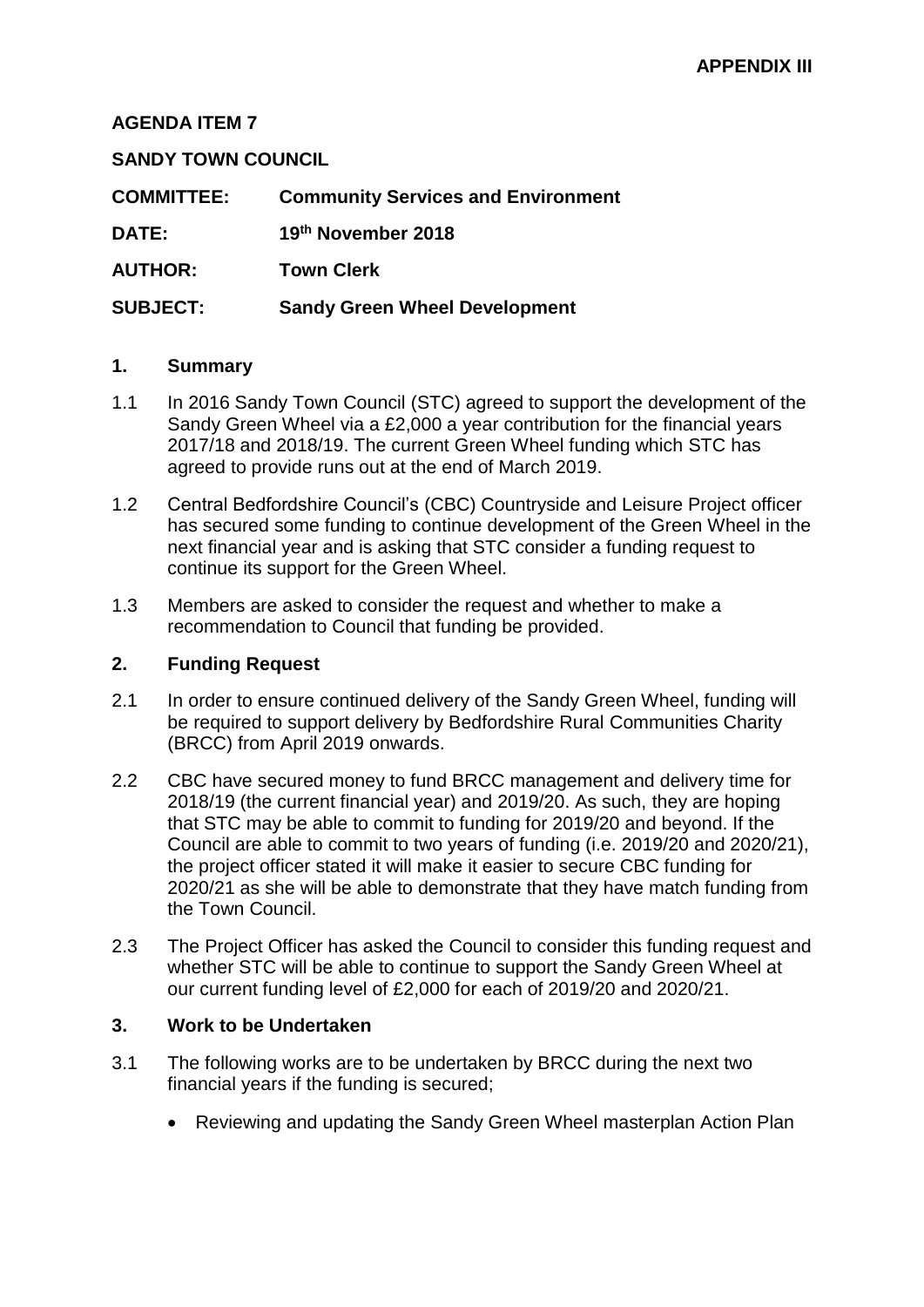- Liaising with the Rights of Way Officer and landowners for Green Wheel improvements
- Developing specifications for enhancement works and liaising with contractors
- Assessing viability of setting up a Friends of Sandy GW group to help look after the route
- Exploring funding opportunities for capital works
- Providing secretariat for and attending SGW Development Group meetings
- Upgrades works on priority sections of the route (currently in discussions with landowners)

#### **4. Recommendation**

4.1 That the committee recommend that a financial contribution to the ongoing development of the Sandy Green Wheel be included within the Council's precept calculations for the next financial year for further consideration as part of the 2019/20 budget.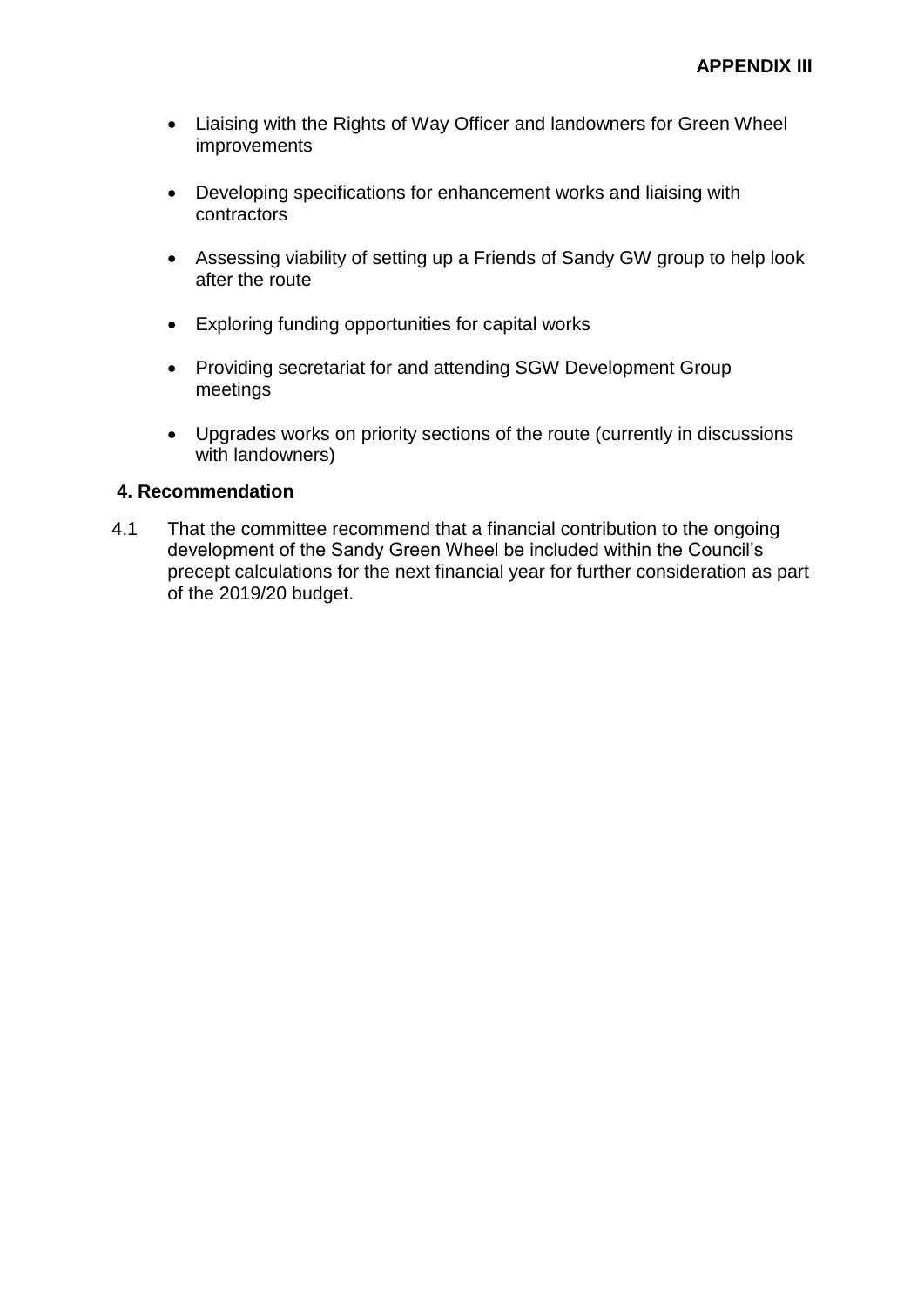#### **AGENDA ITEM 8**

#### **SANDY TOWN COUNCIL**

| <b>COMMITTEE:</b> | <b>Community Services and Environment</b> |
|-------------------|-------------------------------------------|
| <b>DATE:</b>      | 19th November 2018                        |
| <b>AUTHOR:</b>    | <b>Town Clerk</b>                         |
| <b>SUBJECT:</b>   | <b>Bulletin Advertising</b>               |

#### **1. Summary**

- 1.1 Sandy Town Council has a news page in the Bulletin, which is used to publish Councillors' details, information on meetings and news items. The Council has used the Bulletin for over five years.
- 1.2 The Council will be asked whether they wish to renew the agreement ahead of the new financial year and Members are asked to consider whether they wish to continue with a newsletter publication within the Bulletin.

#### **2. Information**

- 2.1 The Council pays £238 (plus VAT) per issue of the Bulletin for a full page of print. This equates to £2,856 per annum. The Council's current annual budget for the annual report and newsletters is £3,000.
- 2.2 Regular use of the Bulletin helps the Council meet the criteria for the Local Council Award Scheme. If the Council wishes to achieve the next level of the award scheme it must show it releases regular news bulletins throughout the year, online and hard copy, such as in newsletters or parish magazines.
- 2.3 The Bulletin is and continues to be a free publication. Copies are made available at points within Sandy, including the Council offices. The Bulletin is issued to residents in Sandy via letterbox drop. However, not all areas of Sandy appear to receive a copy of the publication, with some residents stating they haven't received a copy in a long time. Biggleswade Town Council also uses the publication to issue a newsletter page. The publication offers the Council a way to issue regular news in a written publication without the costs involved in producing such a newsletter publication itself.
- 2.4 In November the format of the Bulletin changed from a magazine covering Sandy, Beeston and Biggleswade to a newspaper covering central and north Bedfordshire. The Sandy newsletter covered 2/3 of a page. This is a permanent change which Rosetta Publishing says has been well received.

#### *Members are asked to consider whether they wish to continue with a page in the Bulletin for the financial year 2019/20.*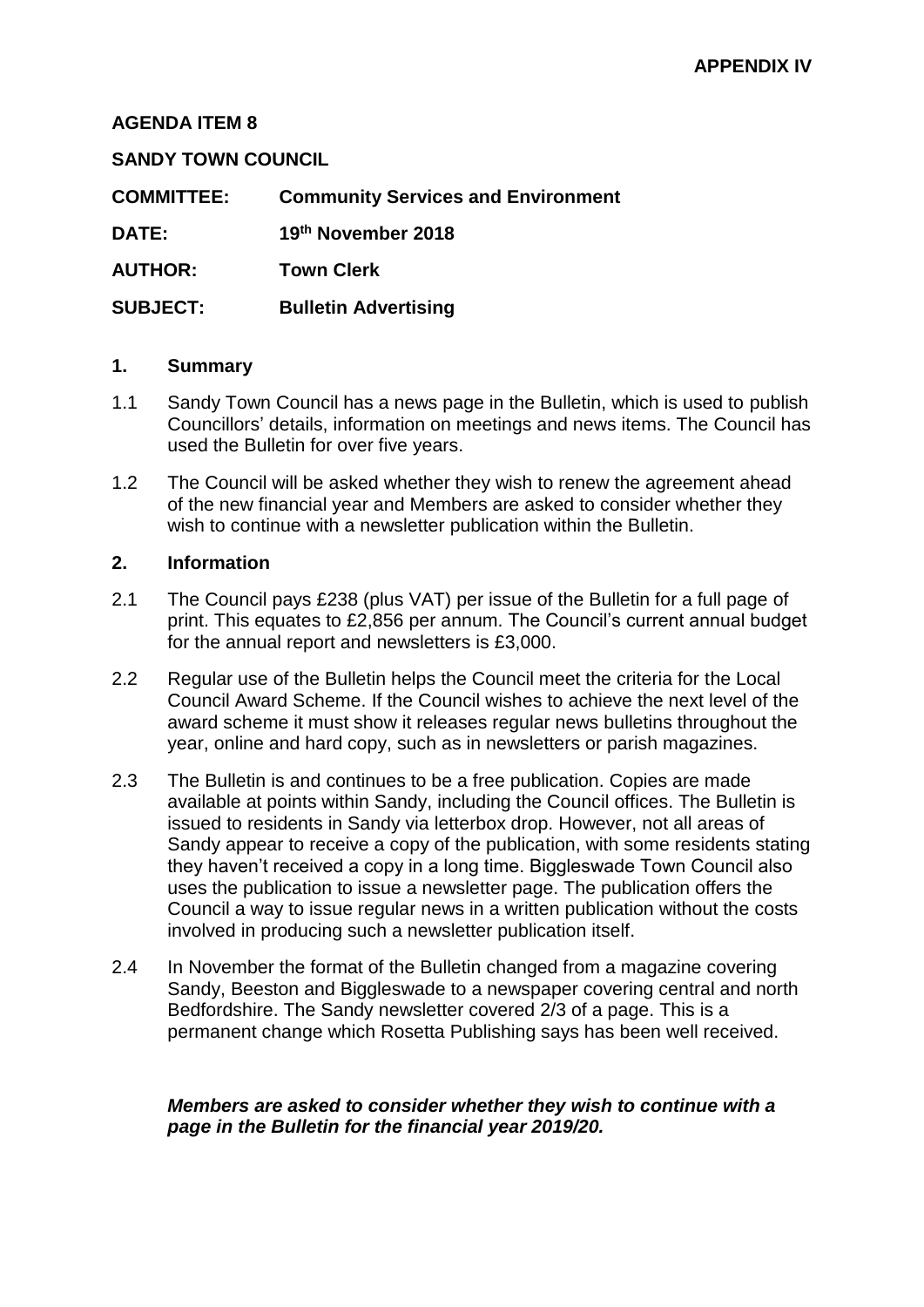## **Christmas Tree Festival** 1st & 2nd December 2018

Sandy Parish Church is looking forward to hosting its fifth Christmas Tree Festival this year. During the first weekend of December the church has become the backdrop for a beautiful display of decorated Christmas trees, all created by the community of Sandy. The trees are crafted by children and youth groups as well as charities and community groups. Some trees are traditional, some modern and others amusing.

For 2018, we would again like to invite local schools, voluntary groups, charities and businesses to be imaginative and enter a decorated tree into the festival. It is a really good opportunity to advertise your organisation or business to a wide variety of local people.

The Festival will be open from noon on both days with live Christmas music performed by local choirs and musicians on Saturday ist December.

We hope to have over forty trees this year and will be accepting applications on a 'first come' basis as places will be limited.

Entry is donation only. Refreshments will be available to purchase throughout the weekend.

## **Sandy Parish Church** St. Swithun's

### Is there a charge for exhibiting a tree?

There is no charge for schools, charities and nonprofit making organisations, who wish to enter a tree but businesses will be asked for a donation of £25.

All exhibitors, together with the title of the tree, will be listed in the festival programme.

### **Guidelines** for applications

Each tree should follow a theme, tell a story or represent the activity of your group or organisation. It will also require a title which is reflected by its decorations.

We invite exhibitors to be as creative as possible with their trees and decorations as the aim of the festival is to entertain the visitors.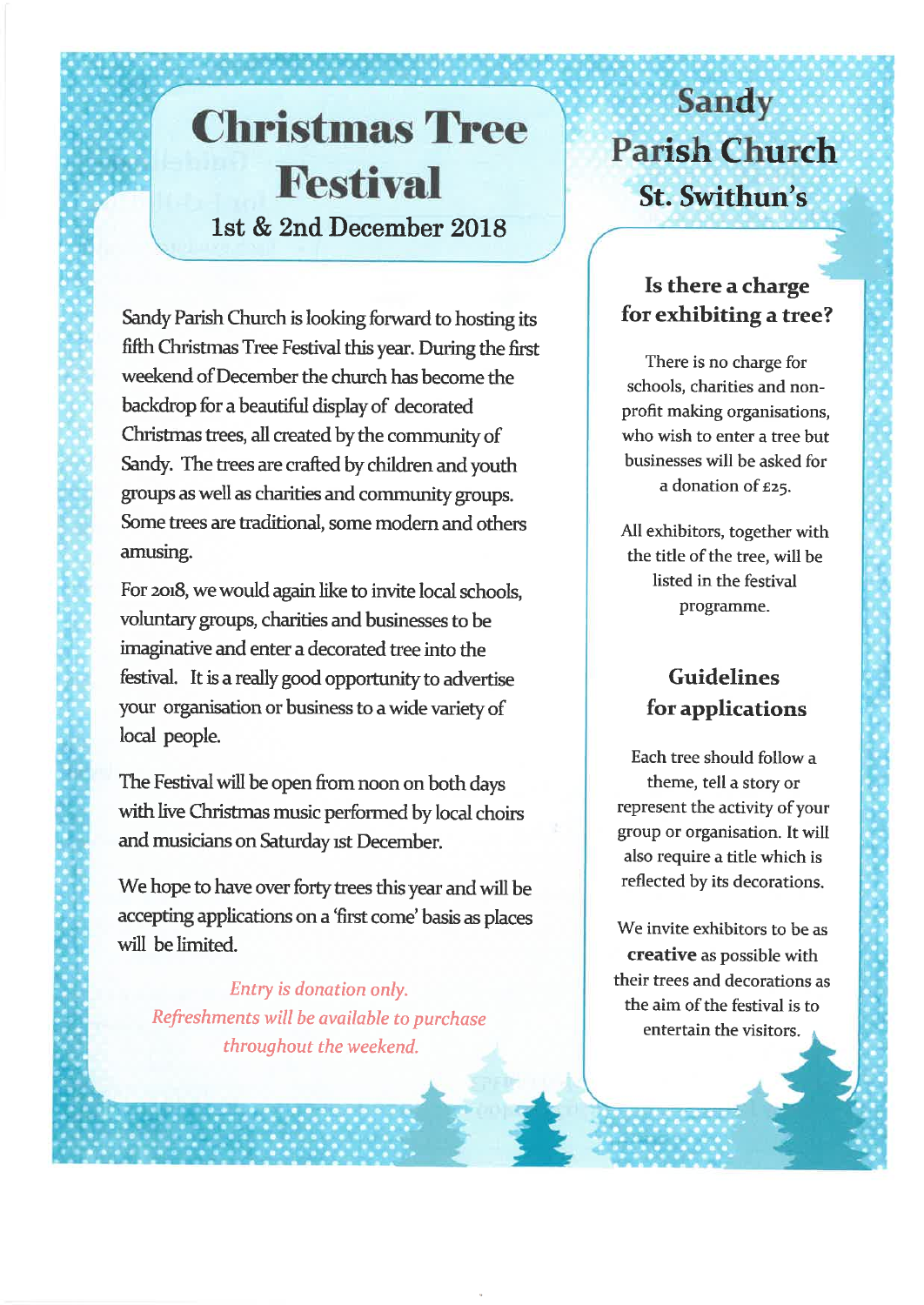## **Small Trees**

There are window sills available to exhibit a number of smaller artificial trees or two dimensional cut outs made from cardboard. wood or any other rigid material with a suitable stand.

If this is a suitable option for you, then please indicate this on the booking form.

## **Set Up Day**

Friday 30th November

**Set Down Day** 

Monday 3rd December

#### **TO APPLY:**

Fill in and return a booking form as soon as possible but no later than: **Monday 26th November to:** 

**Sandy Christmas Tree Festival** 34 High Street, Sandy, Bedfordshire SG19 1AQ Or email: sandytreefestival@yahoo.co.uk

**Further enquiries:** Corinne Hetherington 01767 681353 Sandy Parish Church 01767 682499

## Guidelines for Exhibitors

- Each exhibitor should provide their own tree, real or artificial with a suitable, secure stand.
- Tree lights are allowed but no candles please. Do not bring your own extension cables as these will be provided.
- Setting, decoration and the dismantling of the tree is the responsibility of the exhibitor
- All exhibitors will be provided with a suitable location in which to position their tree by the organisers on the day of set up.
- The organisers reserve the right to remove anything which they consider to be unsafe or inappropriate.
- No blow up Santa's or Reindeers etc. please.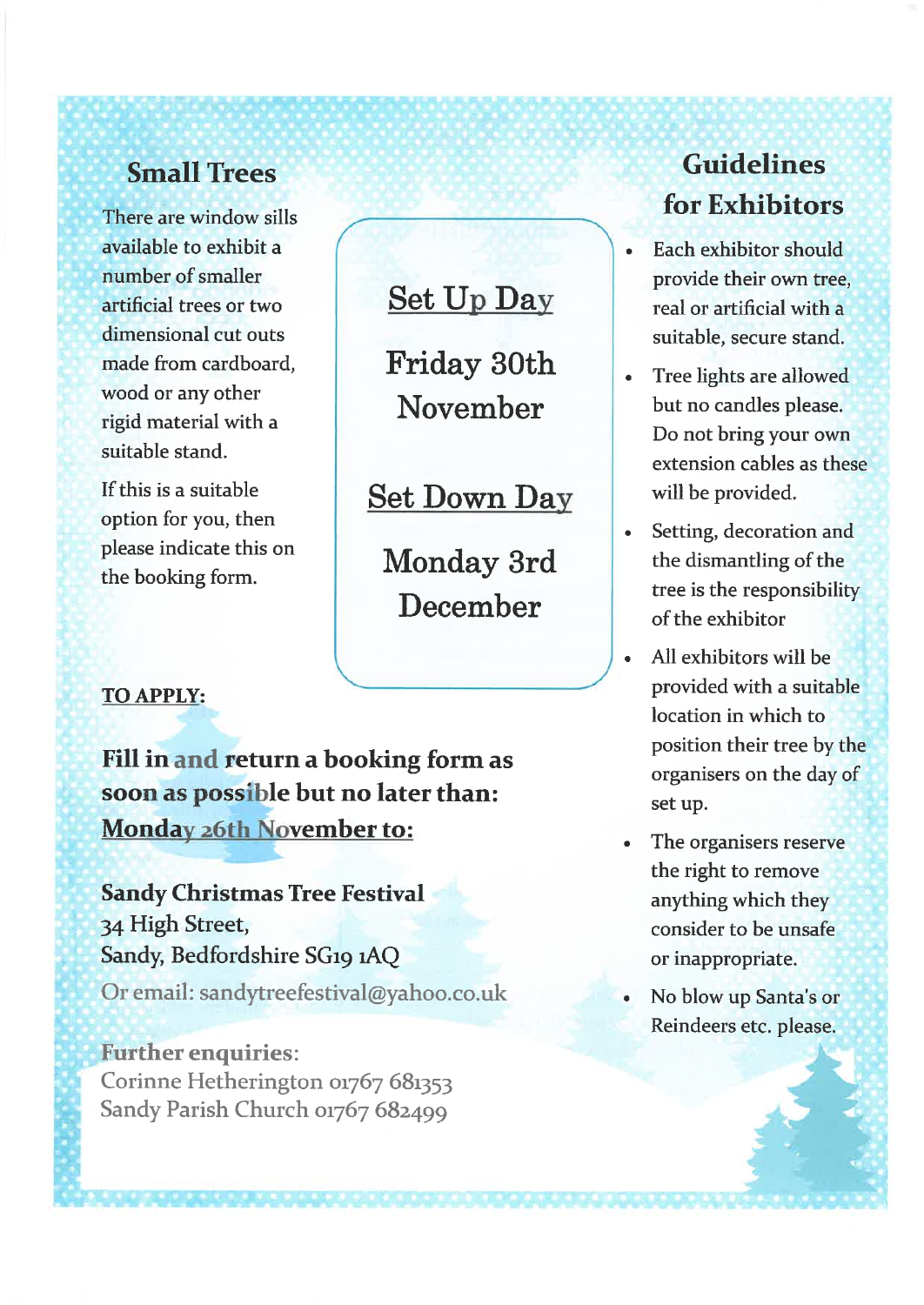#### **SANDY TOWN COUNCIL**

**COMMITTEE: Community Services and Environment** 

**DATE: 19th November 2018**

**AUTHOR: Town Clerk**

**SUBJECT: A Nations Tribute**

#### **1. Summary**

- 1.1 On Sunday 11<sup>th</sup> November 2018 Sandy joined with other communities across the country to partake in a beacon lighting event in an act of commemoration of the end of WW1. The occasion was developed into a larger event via a working group led by STC and including the Sandy and District branch of the Royal British Legion and St Swithun's Church.
- 1.2 The following report is intended as a brief event review for Members' information.

#### **2. Review and Feedback**

| Event Name:           | Battle's Over - A Nation's Tribute                                                                                                                                                                                                      |        |  |
|-----------------------|-----------------------------------------------------------------------------------------------------------------------------------------------------------------------------------------------------------------------------------------|--------|--|
| Date and Time:        | 11 <sup>th</sup> November 2018 at 6pm $-7:30$ pm                                                                                                                                                                                        |        |  |
| Location:             | Sandy Market Square and Cambridge Road                                                                                                                                                                                                  |        |  |
| Description:          | Closure of Market Square and Cambridge Road to host<br>staging, gas beacon and seven gazebos. Programme of<br>hymns, poems and readings followed by lighting of beacon<br>and act of community remembrance. Ringing of church<br>bells. |        |  |
|                       |                                                                                                                                                                                                                                         |        |  |
| Organisers:           | <b>Town Council Working Group</b><br>Cllrs Sutton, Scott & Aldis<br><b>Rev H Davies</b><br><b>RBL's Roger Spark</b><br>Town Council administrator (administrated event)<br><b>Town Clerk</b>                                            |        |  |
| Expenditure:          | Books for cadets who gave<br>readings (message of<br>thanks)                                                                                                                                                                            | £50    |  |
|                       | St John's Ambulance                                                                                                                                                                                                                     | £92    |  |
|                       | Lest we Forget flags                                                                                                                                                                                                                    | £37.50 |  |
|                       | Booklets (card and copying)                                                                                                                                                                                                             | £116   |  |
|                       | Staff hours/costs have not been included but can be<br>discussed as part of the event review meeting.                                                                                                                                   |        |  |
|                       |                                                                                                                                                                                                                                         |        |  |
| On site set up times: | 3pm to 8:30pm                                                                                                                                                                                                                           |        |  |
| Council on site set   | <b>Town Clerk</b>                                                                                                                                                                                                                       |        |  |
| up Team:              | Groundsman Team Leader                                                                                                                                                                                                                  |        |  |
|                       | Cllrs Sharman, Scott, Sutton, Aldis                                                                                                                                                                                                     |        |  |
|                       | (Number of volunteers recruited by Cllr Scott)                                                                                                                                                                                          |        |  |
| Partner               | 1 <sup>st</sup> Sandy Scouts (Beacon, Gazebo set up and stall lighting)                                                                                                                                                                 |        |  |
| Organisations:        | <b>Sandy Community Choir</b>                                                                                                                                                                                                            |        |  |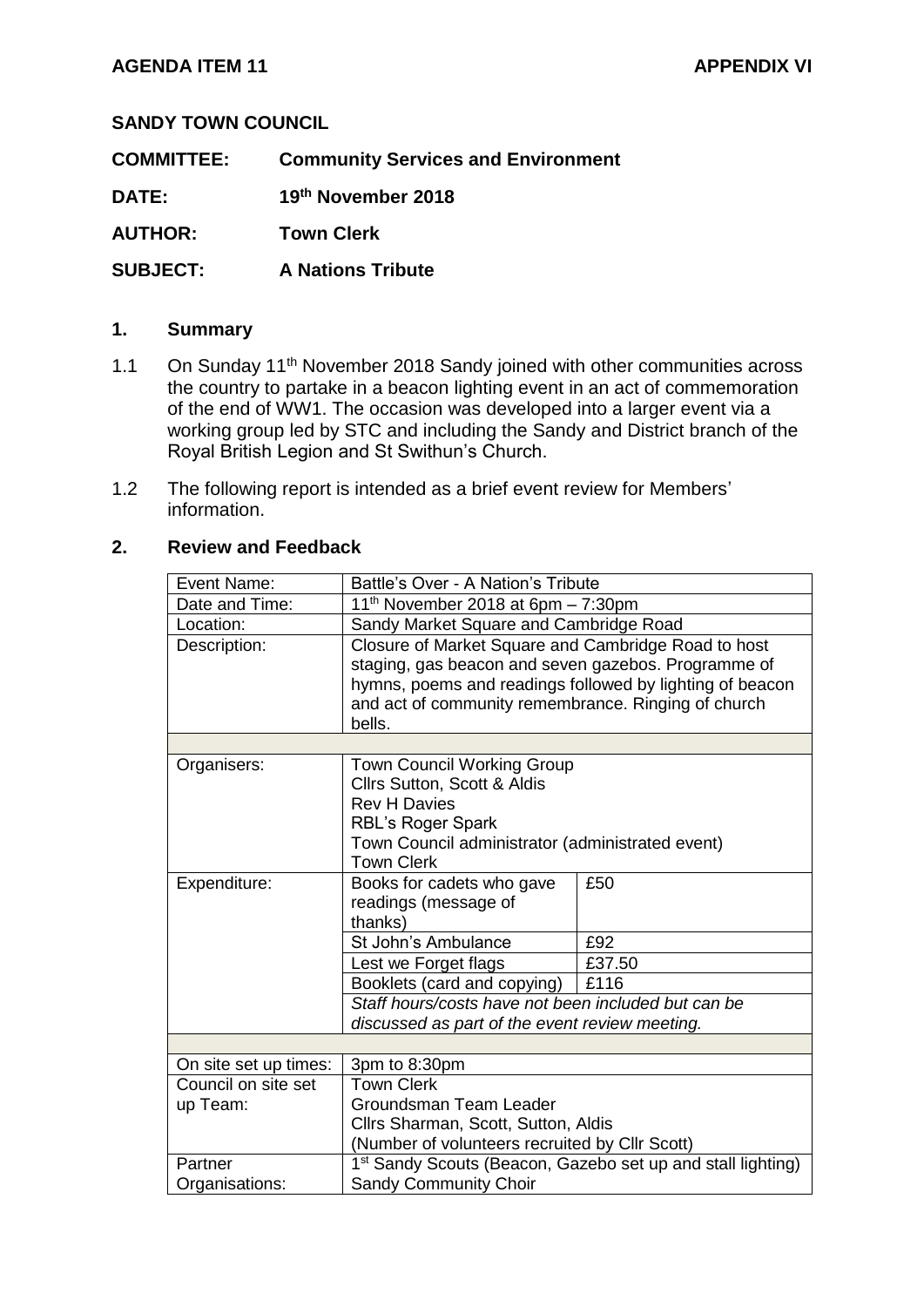|                                                                                                                                                                                                                                                                                      | St. Swithun's Singers<br>Sandy Detatchment, Beds & Herts Army Cadet Force<br>22 <sup>nd</sup> (Sandy) Squadron Ait Training Corps                                                                                                                                                                                                   |  |  |  |
|--------------------------------------------------------------------------------------------------------------------------------------------------------------------------------------------------------------------------------------------------------------------------------------|-------------------------------------------------------------------------------------------------------------------------------------------------------------------------------------------------------------------------------------------------------------------------------------------------------------------------------------|--|--|--|
|                                                                                                                                                                                                                                                                                      | <b>Sandy Fire Cadets</b>                                                                                                                                                                                                                                                                                                            |  |  |  |
|                                                                                                                                                                                                                                                                                      | Laburnum Primary School (including staging provision)<br><b>Maple Tree Primary School</b>                                                                                                                                                                                                                                           |  |  |  |
|                                                                                                                                                                                                                                                                                      | Gunns Bakery (electricity for PA system and stage light                                                                                                                                                                                                                                                                             |  |  |  |
| Number of                                                                                                                                                                                                                                                                            | Exact number unknown. Over 500 event booklets were                                                                                                                                                                                                                                                                                  |  |  |  |
| attendees:                                                                                                                                                                                                                                                                           | handed out on the night.                                                                                                                                                                                                                                                                                                            |  |  |  |
| Did the event achieve its aims? Yes                                                                                                                                                                                                                                                  |                                                                                                                                                                                                                                                                                                                                     |  |  |  |
|                                                                                                                                                                                                                                                                                      | The aim of the event was to join in a national act of remembrance, while also                                                                                                                                                                                                                                                       |  |  |  |
|                                                                                                                                                                                                                                                                                      | providing members of the community the opportunity to join together in an act of<br>commemoration unique to Sandy. The market square was chosen to bring people<br>into the heart of the town. The positive feedback received and the number of<br>residents in attendance suggest that members of the community felt the event was |  |  |  |
| appropriate and successful.                                                                                                                                                                                                                                                          |                                                                                                                                                                                                                                                                                                                                     |  |  |  |
| What was the response received?                                                                                                                                                                                                                                                      | Overall the Council has received a very positive response to the event. An                                                                                                                                                                                                                                                          |  |  |  |
|                                                                                                                                                                                                                                                                                      | example of some social media comments are provided below.                                                                                                                                                                                                                                                                           |  |  |  |
|                                                                                                                                                                                                                                                                                      | "It was an amazing event. Many thanks to everyone who organised it."                                                                                                                                                                                                                                                                |  |  |  |
|                                                                                                                                                                                                                                                                                      | "Brilliant evening! Well done to those who organised and contributed to it. Also,<br>great to see how many lovely folk of Sandy turned up and supported it!"                                                                                                                                                                        |  |  |  |
|                                                                                                                                                                                                                                                                                      | "What a lovely time and it was nice to have a sing song at the end"                                                                                                                                                                                                                                                                 |  |  |  |
| "Great night - loved it, some songs brought a tear to my eyewell done to Sandy"                                                                                                                                                                                                      |                                                                                                                                                                                                                                                                                                                                     |  |  |  |
| "Lovely evening. Thank you to the organisers"                                                                                                                                                                                                                                        |                                                                                                                                                                                                                                                                                                                                     |  |  |  |
| There has been some negative feedback about the level of publicity and<br>advertisement around the event. Some Members of the public have commented<br>that they would have liked to have come along had they known about it.                                                        |                                                                                                                                                                                                                                                                                                                                     |  |  |  |
| What went well?                                                                                                                                                                                                                                                                      |                                                                                                                                                                                                                                                                                                                                     |  |  |  |
| The set up of the event was on time and well organised. Additional help was<br>provided by the Scouts to help set up the gazebos. The working group planned<br>well for the event and the timings ran to plan.                                                                       |                                                                                                                                                                                                                                                                                                                                     |  |  |  |
| Where could improvements be made?                                                                                                                                                                                                                                                    |                                                                                                                                                                                                                                                                                                                                     |  |  |  |
| Develop further ways to advertise and promote the event across the community.<br>Social media, the Bulletin, posters and Biggles FM were used to promote the<br>event. Posters used were informative and detailed, but may have been too long to<br>always catch people's attention. |                                                                                                                                                                                                                                                                                                                                     |  |  |  |
| repaired.                                                                                                                                                                                                                                                                            | Poor lighting in some areas of the square. In future check street lighting prior to the<br>event (at least a week) and liaise with CBC to have any faulty street lights                                                                                                                                                             |  |  |  |
| The road closure for Cambridge Road was set for one hour later than the Market<br>Square. This caused some issues in setting up gazebos and lighting. In future<br>have any road closures involved in an event set for the same start and end time.                                  |                                                                                                                                                                                                                                                                                                                                     |  |  |  |
|                                                                                                                                                                                                                                                                                      |                                                                                                                                                                                                                                                                                                                                     |  |  |  |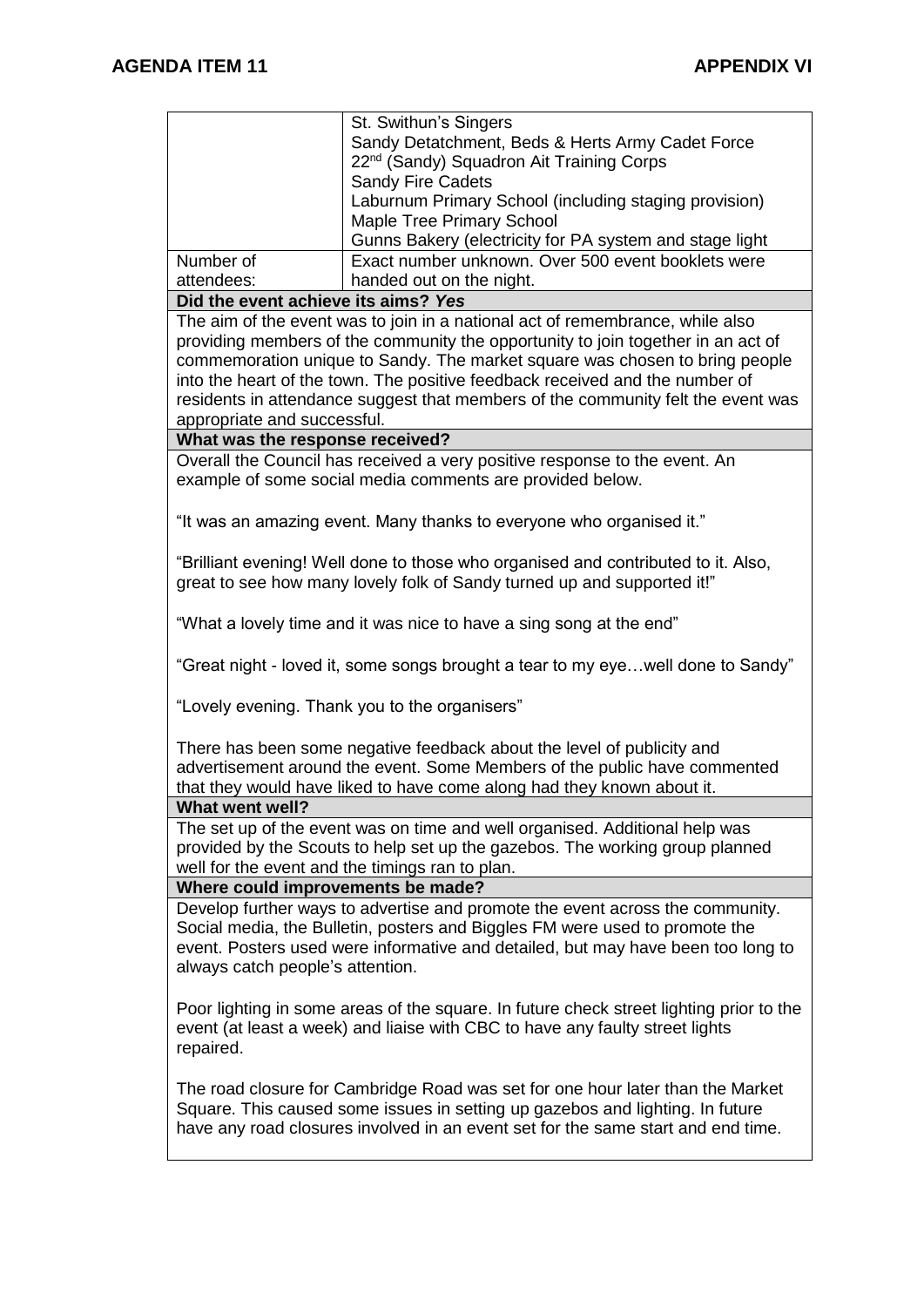Sound was low towards the back of the market square. PA system was working at the max volume it could before feedback would start to interfere with the output. Continue to work with partner organisations to find solutions to PA quality at events.

A resident stated that they received a notice about the closure of the market square, but it did not include information about the event itself. For future details of the event to be included in road closure notification letters.

Event set up and take down went well. However, it is worth noting that Cllr Sharman worked closely with the Grounds team leader and put 4.5 hours into setting up and clearing the site. Without this volunteering, another member of the Council outdoor team would need to support the event, which would of course have resource implications (cost/Time in lieu)

| Will and event revue meeting be held? |  | l YES |
|---------------------------------------|--|-------|